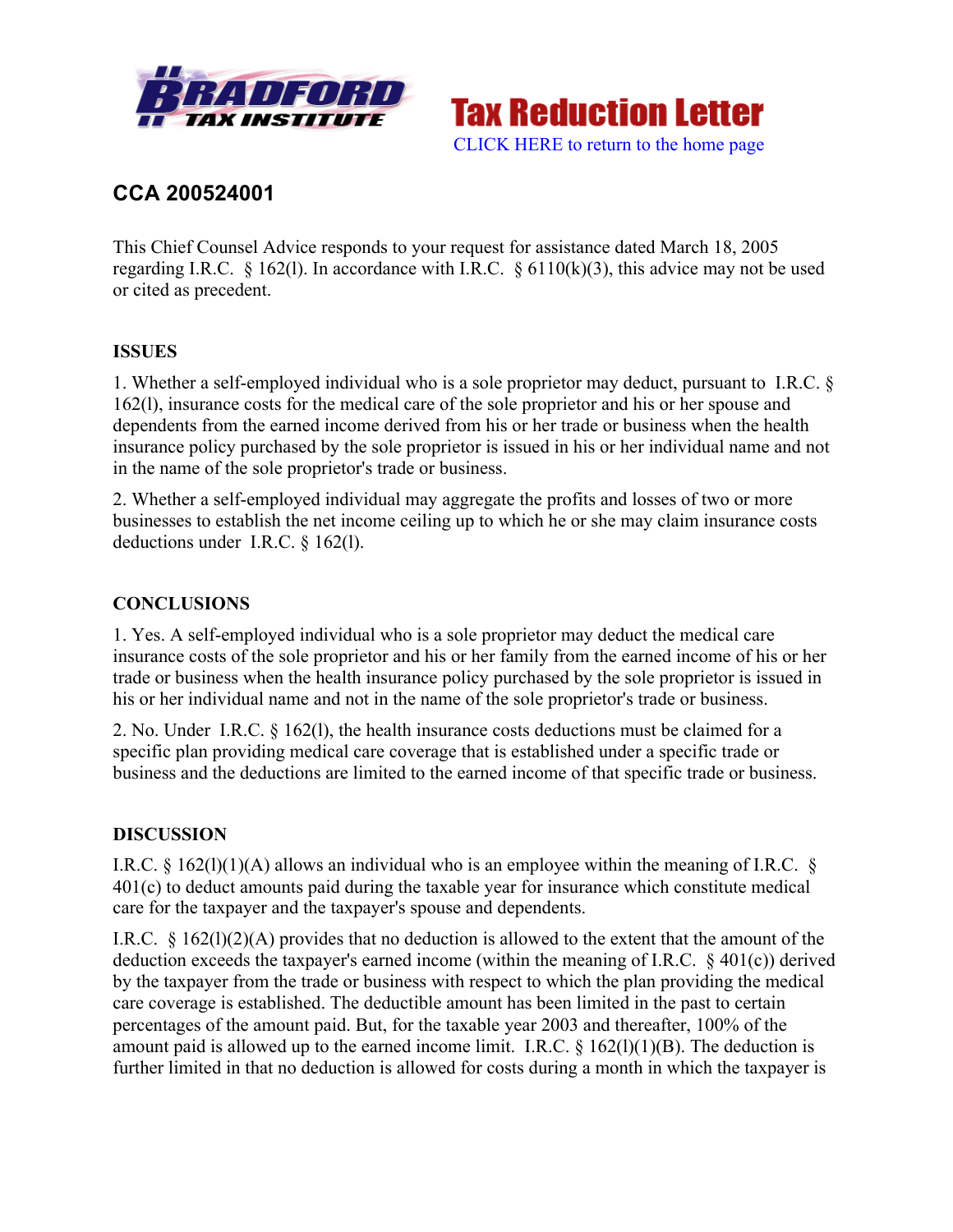eligible to participate in any subsidized health plan maintained by any employer of the taxpayer or of the spouse of the taxpayer. I.R.C.  $\S$  162(l)(2)(B).

One of the reasons for enacting the § 162(l) deduction was that the existing rules relating to the exclusion from gross income for benefits under employer accident or health plans created unfair distinctions between self-employed individuals and the owners of corporations. Owners of corporations could exclude from gross income health benefits provided by the corporation, whereas no similar exclusion was available to self-employed individuals. See, S. Rep. No. 99- 313, 99th Cong., 2d Sess. 666 (1986), 1986-3 (Vol. 3) C.B. 666. The legislative history contrasts the tax benefits available to owners who are corporate employees with the lack of similar benefits for self-employed individuals. Similarly, the deduction was increased in 1998 for taxable years beginning after December 31, 1998 "in order to reduce the disparity of treatment between insurance expenses of self-employed individuals and employer-provided health insurance and to help make health insurance more affordable for self-employed individuals." H.R. Rep. No. 105-817, 105th Cong., 2d Sess. 55 (1998), 1998-4 C.B. 307

When I.R.C.  $\frac{8}{162(1)}$  was enacted in 1986,  $\frac{8}{162(1)(2)(A)}$  did not limit the taxpayer's earned income to one trade or business. The language "derived by the taxpayer from the trade or business with respect to which the plan providing the medical care coverage is established" was added by section 1011B(b)(3) of the Technical and Miscellaneous Revenue Act of 1988, retroactive to the enactment of § 162(l). I.R.C. § 162(l) also included a provision under which the § 162(l) deduction was not available to any taxpayer for any taxable year unless coverage was provided under one or more plans meeting the requirements of section 89 (nondiscrimination requirements), treating such coverage as an employer-provided benefit. This provision was deleted in 1989 by section 203(a)(4) of Pub. L. No. 101-140, 1990-1 C.B. 207, retroactive to the enactment of § 162(l). The reason for the retroactive deletion was that section 89 was retroactively repealed by the same Act and never took effect.

Thus, the statute has always required that a plan be established under a trade or business. Generally, the earned income from only that trade or business can be considered. However, if the self-employed individual establishes, for instance, a medical plan under business A and a dental plan under business B, the earned income from each business is considered.

Therefore, taking into consideration the limitations under section I.R.C. § 162 (l) discussed above:

1) A sole proprietor who purchases health insurance in his or her individual name has established a plan providing medical care coverage with respect to his or her trade or business, and therefore may deduct the medical care insurance costs for himself, his spouse and dependents under I.R.C. § 162(l) but only to the extent that the cost of the insurance does not exceed the earned income (as defined in I.R.C.  $\&$  401(c)) derived by the sole proprietor from the specific trade or business with respect to which the insurance was purchased;

2) A self-employed individual may deduct the medical care insurance costs for the self-employed individual and his or her spouse and dependents under a health insurance plan established for his trade or business up to the net earnings of the specific trade or business with respect to which the plan is established, but a self-employed individual may not add the net profits from all his or her trades and businesses for purposes of determining the deduction limit under I.R.C. § 162(l)(2)(A). However, if a self-employed individual has more than one trade or business, he or she may deduct the medical care insurance costs of the self-employed individual and his or her spouse and dependents under each specific health insurance plan established under each specific business up to the net earnings of that specific trade or business.